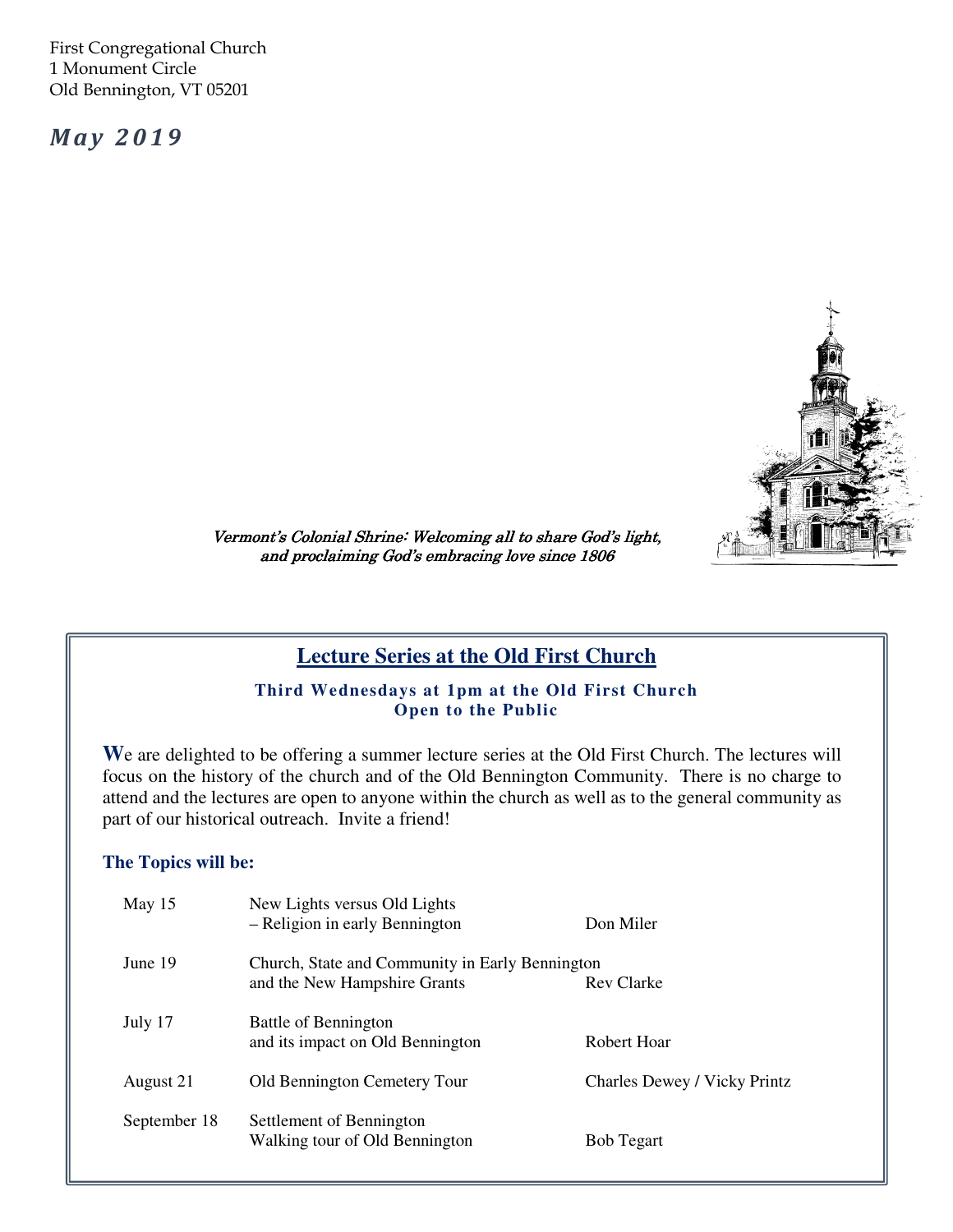

The Lantern Newsletter of the First Congregational Church

(Old First Church)

# May 2019

## **FROM THE MINISTER**

 Perhaps it's just the perspective time gives (some call that age, no matter) but the slow swing toward spring this year makes me think the warm months are fewer in number than in years past. I'll sing another tune in the heat of August and wish for cold again to ground the mosquitos and bare the hills once more but right now it seems the fair, warm days are gifts infrequently given.

 Easter season with its music and joy reminds us that such days are the center of God's intent. This year we could celebrate with such good music and a church full of neighbors and friends and thanks to all who worked to make the events of the week between Palm Sunday and Easter meaningful. Our Thursday evening services were full of deep feeling and teach us of life's balance; we live in sometimes dim and tragic places but we are ever moving to the brightness promised us.

 An Easter springtime here in New England with its yellows, greens and fresh breezes calls us from our own concerns to a larger world. The beauty of spring is also steady work; ask any gardener! It is this work that makes the sunny world brighter and so guides begin to open the church, another supper is prepared, items collect for a tag sale, children learn to make and give and in all there is an added beauty.

 May this season open you to what the church can offer and what you can join your neighbors and friends in doing. Now get outside...unless of course, it's raining or sleeting!

Rev. Ken Clarke

## **MONUMENTAL TAG SALE**

We've all heard the words "Reduce, Reuse and Recycle." Old First Church's Monumental Tag Sale on June 8<sup>th</sup> is a great opportunity to put these words into action. Reduce the clutter in your own home (all donations are tax deductible) and give others the chance to reuse or recycle those "treasures."

Our *annual tag sale kickoff luncheon* is scheduled for Sunday, June  $2<sup>nd</sup>$ . It is a time to gather for a simple luncheon (sandwiches, chips & drinks) and then roll up our sleeves to move tables and chairs to setup the room. Many hands make for light work!

Items are already being collected and are being stored in the Barn attic (please no books or clothing). Keep in mind our Silent Auction, if you have something special to donate that you think fits this category, let us know. If you have furniture or larger items to donate, please call the church office or Marsha Pilachowski to arrange for pick up.

Thank you to the many folks who have already volunteered to help with the sale. We have many opportunities that fit every schedule, so let us know how you can participate. We need help during the week prior to the sale for cleaning, sorting, pricing and the setup of the tent. We need bake sale items and donations for the hot dog cart on sale day. We need all hands on deck for sale day. When our sale ends at 3PM Saturday we will need MANY hands to dismantle and clean up quickly and pack up leftover items for pickup by Salvation Army on Monday. Like last year, workers present to help with cleanup will be able to choose any leftover items for themselves (monetary donations accepted).

Thank you to all who have volunteered so far. Check the BLOG for more details and volunteer opportunities in the coming weeks. Good times ahead! Don't miss out.

#### **VOLUNTEER NEEDED**

We are looking for a Tag Sale Coordinator for the 2020 Tag Sale. This coordinator might want to be involved with this years' sale to gather an understanding of the workings of our sale (presale duties through end of sale duties). Please let the church office know if you are interested.

1 Monument Circle, Old Bennington, Vermont 05201 www.oldfirstchurchbenn.org ● office@oldfirst.comcastbiz.net ● (802) 447-1223

Kenneth A. Clarke, Minister Don Miller, Moderator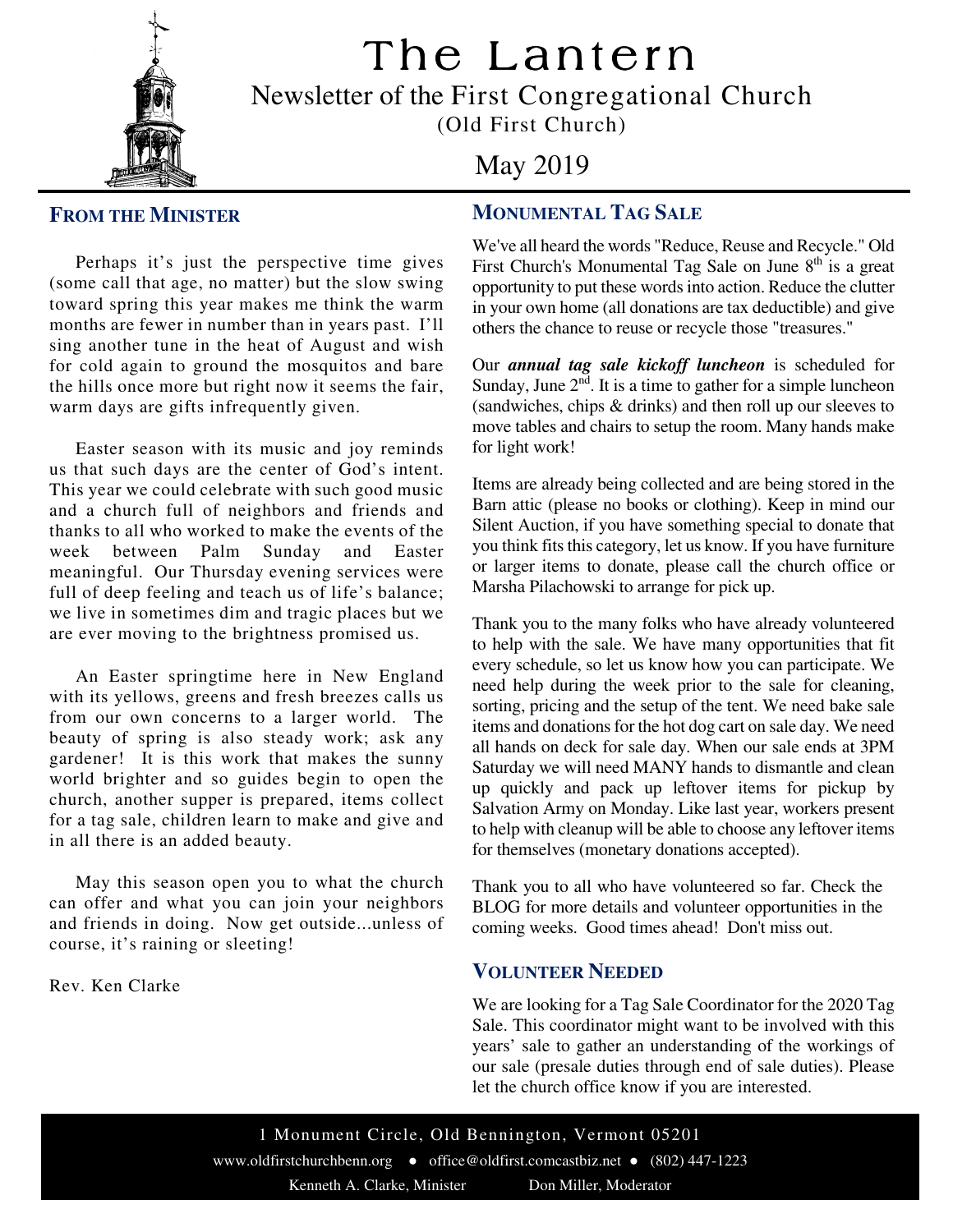## **TAG SALE MEETING REPORT** (4/7/19)

meeting in the sanctuary following the morning service on Twenty-four dedicated folks attended our tag sale planning April  $7<sup>th</sup>$ . In addition to signing up for various tasks, we discussed our sale day policies and areas of concern.

#### **Some policies discussed:**

Our pre-buy policy for workers will remain as in years past: On Friday at Noon anyone who has worked during the week to help clean, sort and price items will have the opportunity to pre-buy desired items in a lottery format.

Lunches during the week will remain informal. Some people will bring bag lunches but folks are welcome to bring food to share.

For the kickoff luncheon on June  $2<sup>nd</sup>$ , we will have a sign up in the Blog for sandwiches, chips, drinks, and desserts.

Half price policy will remain as in years past. The time to reduce prices to half price will be agreed upon by those workers present on Saturday afternoon when general sales slow and not at a particular time. Certain items may be excluded from half price reduction and located in a wellmarked area.

Since we want to continue to encourage people to donate special items for the sale, it was agreed upon that a donor could set the price on their item with the understanding that it would be their responsibility to collect (or arrange for that) any of their unsold items at the end of the sale. Otherwise all unsold items may be donated according to the outline below.

1. Workers at the end of the sale will decide which items should be stored in the attic for next years' sale.

 Children's Shopping Day will be boxed for transport to the 2. Items for donation to the Bennington Museum Christmas museum.

3. Workers present to help with clean up at the end of the sale will be allowed to choose any leftover items for themselves (monetary donations accepted).

4. Remaining goods will be packed and stored for Salvation Army pickup on Monday.

It was decided by majority vote that we donate \$500 from our proceeds of our sale to the Greater Bennington Interfaith Community Service (GBICS). Marsha will present that recommendation to the Council at their next meeting.

### **WOMEN'S BOOK GROUP**

The Women's Book Group will meet next on Thursday, May 30, 6:30 PM at Suzanne Kirkpatrick's home to discuss the book *The Women in the Castle* by Jessica Shattuck. Newcomers are always welcome. For more information or a listing of all the books being read this year contact Wendy Schmitt or the church office. June's book is: *Educated* by Carol Westover.

### **OPEN CHURCH**

The warm breezes of May bring visitors to Bennington and the tradition of opening our historic building to those who wish to view the church and learn about its history.

We are continuing with the daily teams again this year which will enable our docents to define their own hours. This kind of plan offers flexibility with their personal schedules and provide opportunities for more people to help "here and there" rather than to be locked into a weekly shift. The operating hours will remain the same: Mon–Sat, 10AM – 4 PM.; Sundays, 1– 4PM (*weekends only* Memorial Day weekend through the month of June).

There are multiple openings especially on Tuesdays and Saturdays and we could always use "on call/additional support" volunteers. Those interested should contact Betsy Ehrenfreund or anyone else at Open Church. Helpers don't need to be limited to our parishioners. If you have friends, neighbors or family members who would like to participate in our Open Church program, let us know!

Our Open Church program is a tradition that goes way back and we are delighted to continue this hospitality today!

## **OPEN CHURCH DOCENT TRIP**



The spring 2019 historical field trip will take place on **Thursday, May 16th .** 

Our travels this year take us to Shaftsbury Baptist Church for a 10 AM tour (courtesy of the Shaftsbury Historical Society. A cemetery tour may be included) and a 2 PM tour of St. Luke's Episcopal Church, in Cambridge, NY. **Departure will take place at 9:30 a.m. leaving from the Church.** 

contribution we give to both churches in thanks for their Attendees are asked to donate \$10, if you can, toward the welcome. Lunch options are being researched for our group to purchase their own lunch, others may prefer to bring a bagged lunch. The trip is open to anyone interested in going and might be especially interesting to our Open Church docents. Please sign up on the Sunday morning BLOG insert or let the office know if you would like to go.

#### **SPRING CLEANUP**

Thank you to Marshall Barrett, Carlos Castellanos, Dick Guerrero, Bill Hartz, Sue Katz, Jeff Munson, Dave Pilachowski, Larry Ross, Tom Schmitt and Don Swanda for helping with the recent spring cleanup at the Barn and Church.

## **OUR DEEPEST SYMPATHY**

Our dear friend Mary Geannelis passed away on April 14<sup>th</sup> following a long illness. Please keep our church members, Peter & Monique and family in your prayers as they go through this difficult time of healing and transition.